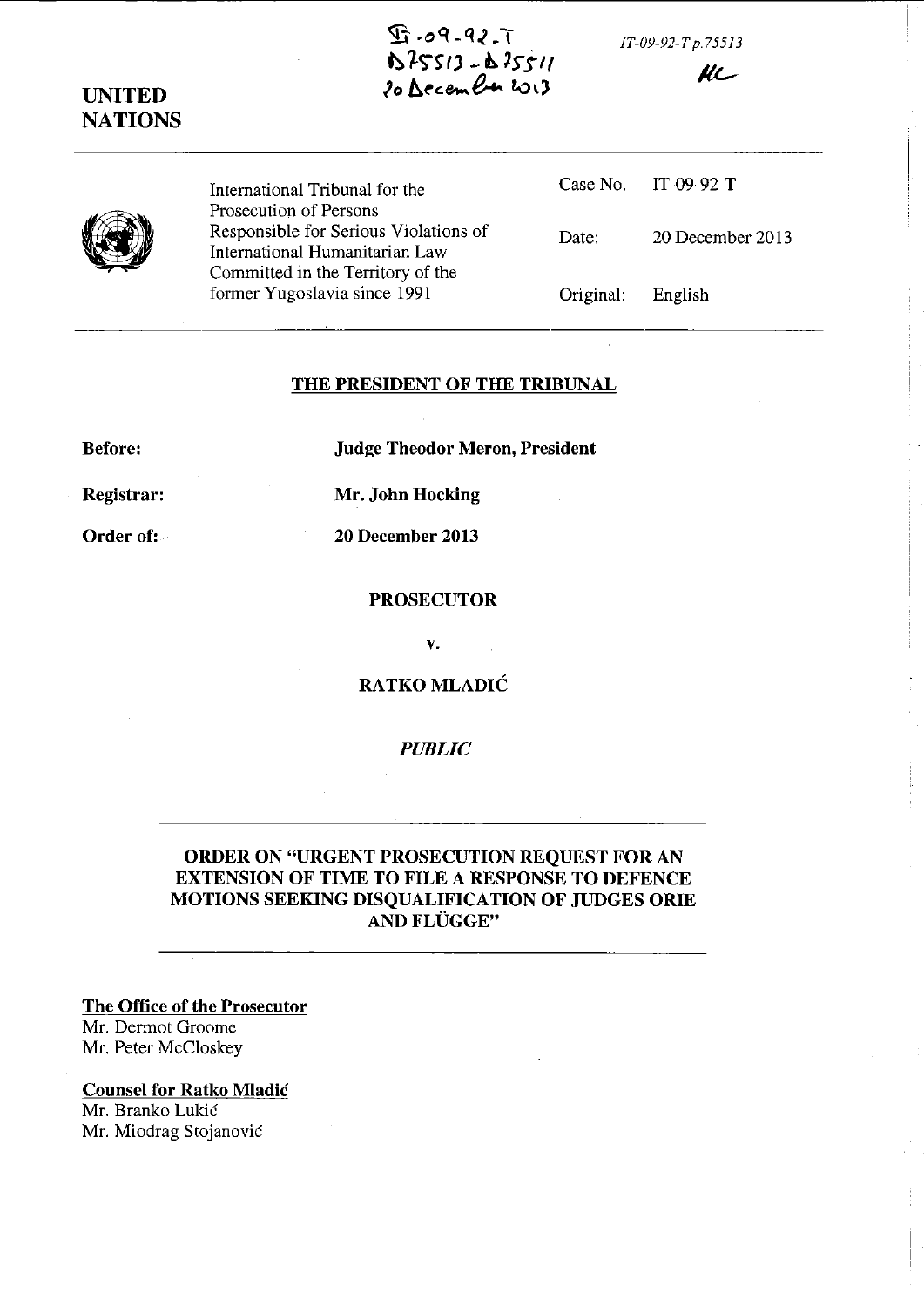**I, THEODOR MERON,** President of the International Tribunal for the Prosecution of Persons Responsible for Serious Violations of International Humanitarian Law Committed in the Territory of the former Yugoslavia since 1991 ("Tribunal");

**NOTING** the "Defence Motion to Exceed Word Count and Defence Motion Pursuant to Rule IS(B) Seeking Disqualification of Presiding Judge Alphons Orie" filed by Ratko Mladic ("MladiC") on 16 December 2013 ("Motion to Disqualify Judge Orie") and the "Defence Motion to Exceed Word Count and Defence Motion Pursuant to Rule IS(B) Seeking Disqualification of Judge Christoph Flügge" filed by Mladić on 16 December 2013 ("Motion to Disqualify Judge Flügge") (collectively "Disqualification Motions") which request, *inter alia,* that I take actions relating to disqualification of Judges Alphons Orie and Christoph Flügge;<sup>1</sup>

**NOTING** the "Urgent Prosecution Request for an Extension of Time to File a Response to Defence Motions Seeking Disqualification of Judges Orie and Flugge" filed on 18 December 2013 before myself and Judges Alphons Orie, Bakone Justice Moloto, and Christoph Flugge ("Motion for Extension of Time") which requests that the "Trial Chamber" grant leave to vary the time limits set by the Rules of Procedure and Evidence of the Tribunal ("Rules") and allow until 10 January 2014 for the Office of the Prosecutor ("Prosecution") to respond to the Disqualification Motions;<sup>2</sup>

**NOTING** that the Prosecution suggests that: (i) the length of the Disqualification Motions; (ii) the seriousness of the requests they advance; and (iii) the upcoming holiday period constitute good cause for variation of time limits applicable to its response; $<sup>3</sup>$ </sup>

**CONSIDERING** that as the Disqualification Motions are addressed to myself,<sup>4</sup> the Motion for Extension of Time is properly directed to me;

**NOTING** that Rule 126 *his* of the Rules grants fourteen days for any response to' the Disqualification Motions;

**NOTING** that Rule 127 of the Rules allows a Trial Chamber or Pre-Trial Judge, on good cause being shown by motion, to enlarge any time prescribed by or under the Rules;

**CONSIDERING** that, although Rule 127 of the Rules refers to a Trial Chamber or Pre-Trial Judge, its provisions apply, *mutatis mutandis*, to motions filed before the President of the Tribunal:<sup>5</sup>

 $\mathbf{1}$ 

Motion to Disqualify Judge Orie, p. 46; Motion to Disqualify Judge Flugge, p. 11.

<sup>&</sup>lt;sup>2</sup> Motion for Extension of Time, paras 1, 4.

<sup>3</sup>*See* **Motion for Extension of Time. paras 2-3.** 

Motion to Disqualify Judge Orie, p. 46; Motion to Disqualify Judge Flügge, p. 11.